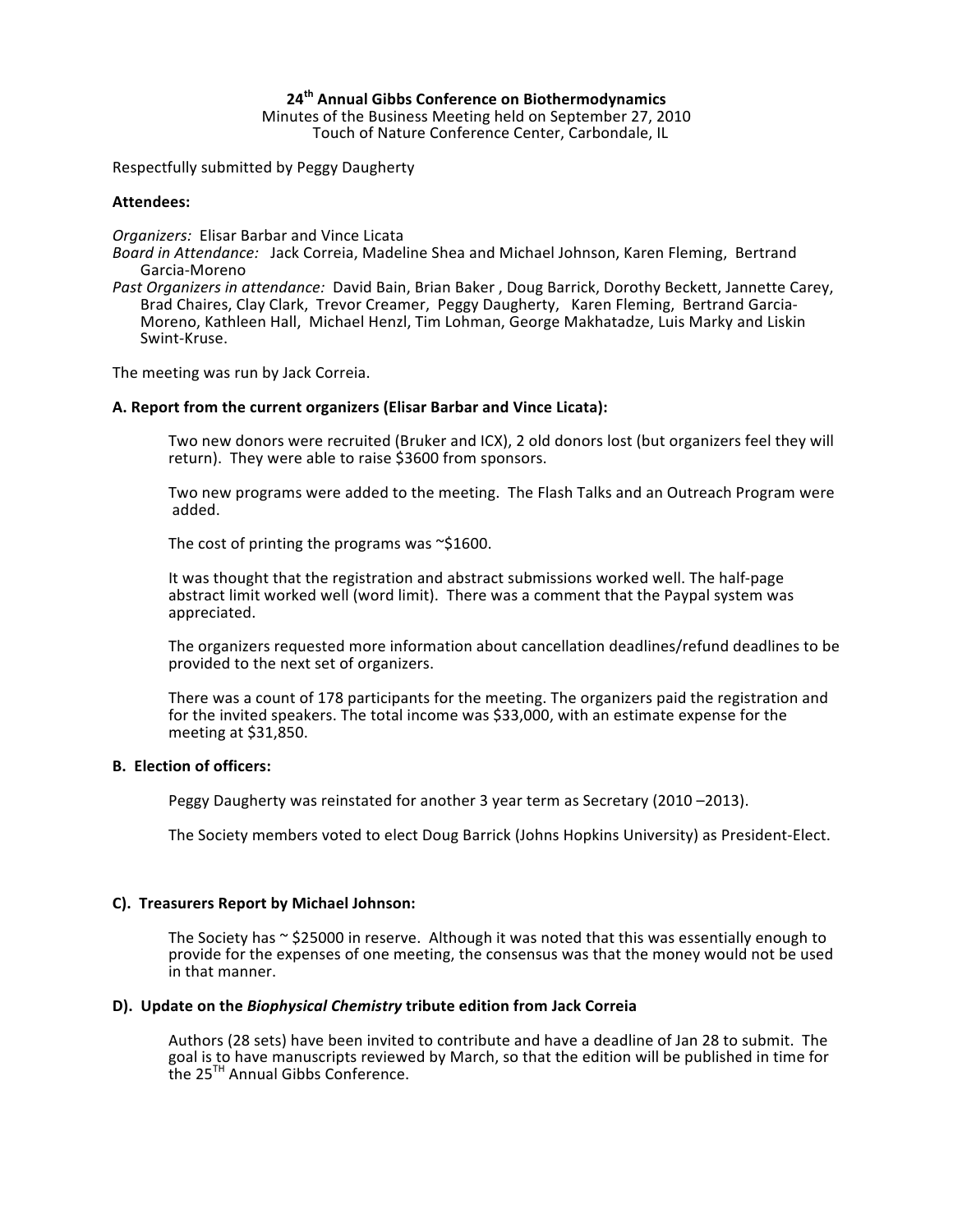The goal is to be able to provide copies for everyone at the upcoming meeting. The cost per copy (which will not be defrayed by the publisher) is  $\sim$ \$30 per copy.

It was negotiated that authors will be provided copies, but all other copies will have to be bought. Several suggestions as to how to defray the costs included a \$15 per person fee incorporated into next year's meeting, or in fact, some type of fund-raising to help to defray the costs of the books. The general consensus was to try to maintain the reserve that the Society has in the bank.

# E). Discussion on the format of the 25<sup>th</sup> Annual Gibbs Conference led by Madeline Shea:

The intention is to have a "big celebration" that celebrates biothermodynamics and helps to bring back some of the attendees that haven't participated in a few years. The main ideas that were presented and discussed are summarized below.

#### **Organizers:**

The primary responsibility for organizing the meeting will lie with the Board of Directors.

#### *Dates.of.Meeting:*

It will be the responsibility of the Board to discuss the dates with Touch of Nature.

#### *Specific.Sessions:*((

The idea that past organizers would act as "Session Organizers" was presented as a means of incorporating more ideas and more expertise.

This brought up the idea that we return to the idea of specific sessions and "lost topics" (it was noted that the meeting has been pretty light on nucleic acids recently) and that session organizers would read abstracts and select talks. Madeline suggested that she collect suggestions on what topics would comprise the specific sessions and that we would vote on the final session topics.

There was some discussion as to the nature of the meeting with regards to invited speakers. It was proposed that perhaps the upcoming meeting might have more talks by PIs. There were several members that voiced concern that the meeting distinguishes itself by having a significant amount of student and post-doctoral presentations. It was suggested that this character of the upcoming meeting should not be changed.

#### *Some.ideas.for.specific.sessions.included:*

An early session (arrival a day early) to be organized and led by students. This logistics of this in terms of housing availability was discussed. It was noted that NSF may have applicable funds to help with student events. An advantage of this is that it appears to empower students to participate in subsequent talks and discussions.

A career fair was proposed. Michael Doyle indicated that he would be interested in participating in sessions relating to the pharmaceutical industry.

A session on historical perspectives and/or the future of biophysical research was proposed.

The innovations with the current meeting were proposed to be continued, if new organizers wished to do so.

*Concern.on.an.increased.attendance:* There are approximately 200 labs on the main attendee list. It was noted that the upcoming meeting might be well-attended, since it is a "landmark" meeting. If there is an oversubscription to the meeting (we are limited to 180 attendees), that will be dealt with at the appropriate time (and by the Organizers).